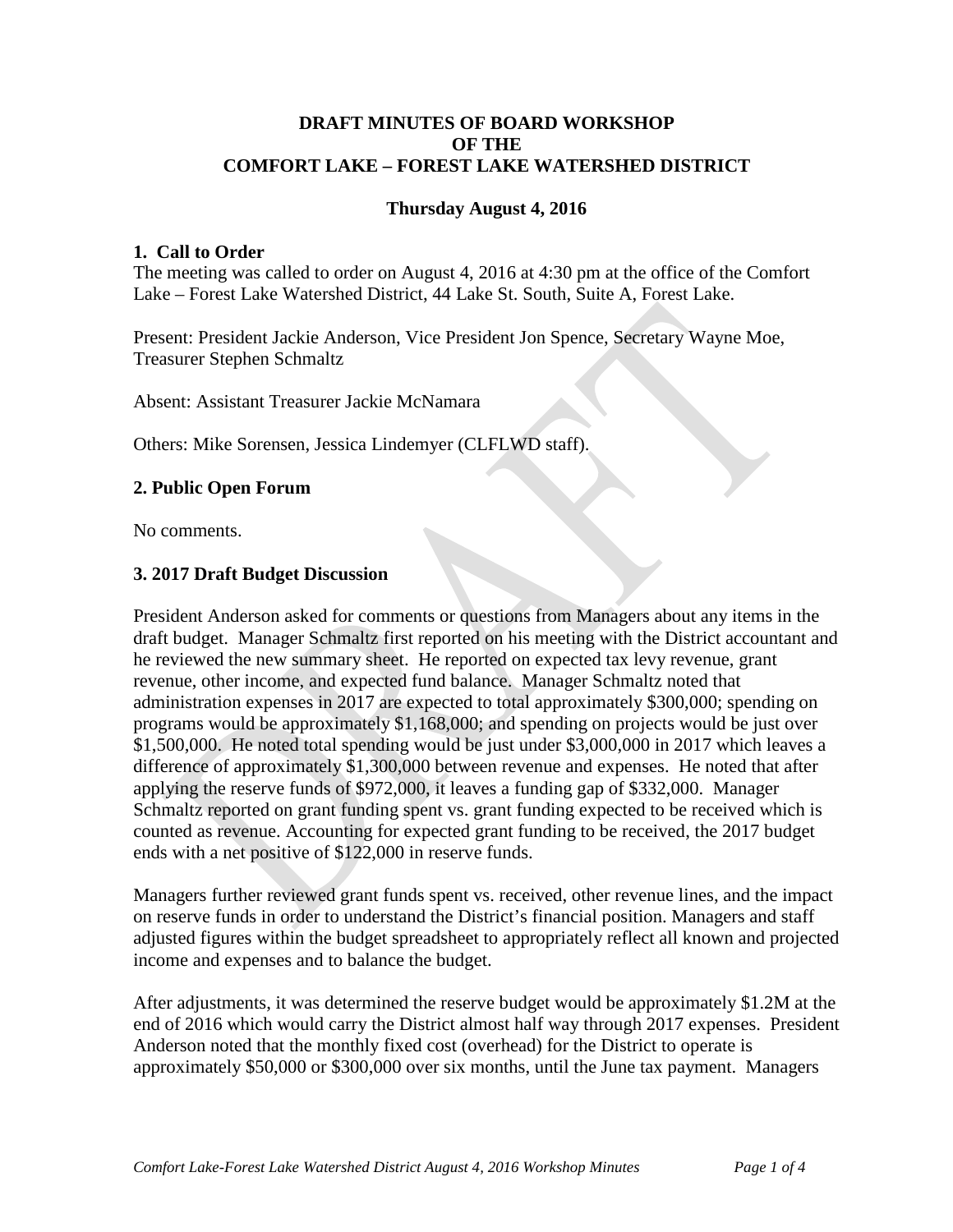acknowledged that not all taxes levied are actually collected due to some tax delinquent properties, but that it's usually very close.

There was consensus that the revised budget process and budget tables are very good. Managers agreed the revenue budget should be kept separate from the expense budget so that it's very clear within the budget table, including grant revenue. There was also agreement that grant funds need to be marked as dedicated for a particular project so that it's clear those funds cannot be used for other expenses.

The Managers reviewed the grant summary sheets. Manager Schmaltz noted the columns of the budget sheet including program codes, granting agency, description, lake subwatershed where the project is located, and funding categories. It was noted that some grant funds come in as a reimbursement after District funds are spent. Manager Schmaltz noted that a probability or confidence level of receiving the grant should be added to budget calculations and that currently, approximately 50% of grant requests are funded. Managers reviewed recent grant amounts requested by the District vs. grant funding received. It was noted there may be incorrect figures in the budget regarding the amount of grant funds requested for the Bone Lake Conservation Practices Project. Staff agreed to investigate those figures.

There was consensus to estimate the District would receive 50% of the grant funds requested for budgeting purposes.

Managers discussed how the District would budget in 2018 due to the projected decrease in reserve funds in 2017. It was noted that spending would need to decrease or the tax levy would need to increase. President Anderson noted a healthy reserve would be \$1.5M because that is 50% of the annual budget.

Managers walked through specific items in the budget where they had questions or concerns. President Anderson noted she didn't see the extra \$30,000 previously agreed to be included under Administration expenses to account for new overtime rules. Ms. Lindemyer noted that amount was added to the workplan page and that it gets divvyed up among different programs. President Anderson noted that a new code number was supposed to be created for ongoing initiatives under land acquisition to accomplish preliminary work, as needed. There was discussion and clarification about funding for different on-going initiatives. Various other line items were clarified including figures for AIS work on various lakes.

President Anderson recommended that the District increase the annual tax levy to \$1M. She noted that amount would provide for funding needed in future years. She noted that since the District is in a phase of implementing large projects and making progress on lake improvements, the funds are needed. Manager Schmaltz noted that future deficits are projected to be in the hundreds of thousands, so that raising the tax levy by only \$200,000 wouldn't solve the problem. There was further discussion and clarification about grant revenue and how that's shown in the draft budget. Managers agreed that the tax levy would have to double in order to implement all that is planned in 2017 and still have the appropriate amount left in reserves. It was noted that projects and programs would need to be prioritized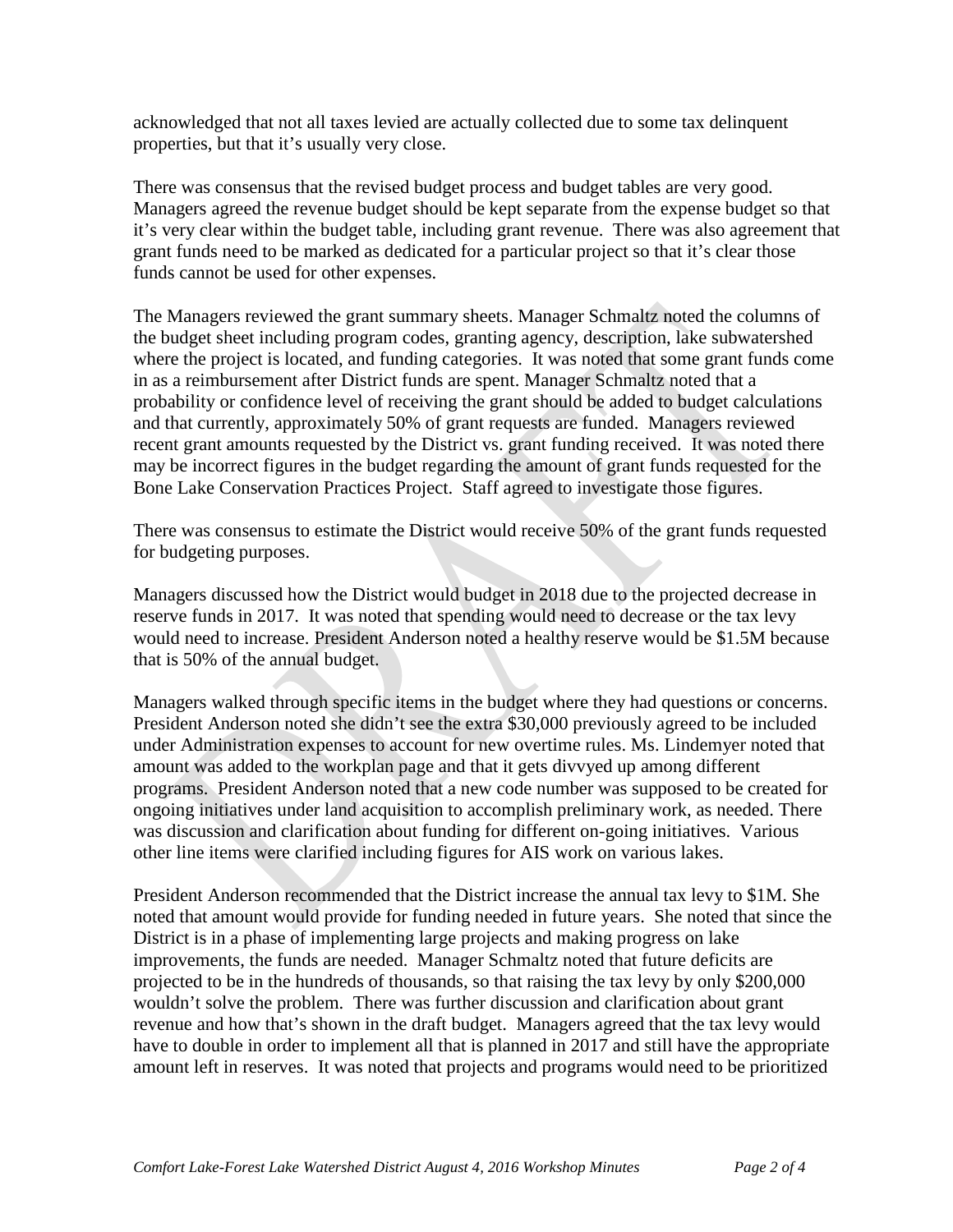to determine what should be cut out of the budget in 2017. Managers walked through anticipated cash flow over the course of the year.

Manager Schmaltz noted the drop in reserve funds over the years and the large increase in spending projected between 2016 and 2017. President Anderson noted that the Managers need a chart that shows the likely costs of projects yet to be implemented beyond 2017. She noted it's a tool that's been requested for several months and is critical to make final decisions on the budget and levy. She noted that some of the biggest projects in the watershed plan are being implemented this year and in 2017 and that projects for Judicial Ditch 6 should also be included in a "future projects" list. She noted a report is needed on the progress on watershed plan implementation. It was noted that spending on AIS and other projects that weren't in the 10-year plan are being implemented.

Managers discussed how the use of reserve funds should be shown in the budget as a revenue source (which hasn't been done in previous years) and that the annual budget should be balanced between revenue and expenses. President Anderson noted that the accounting firm should be assisting the District with understanding and planning for appropriate cash flow.

There was discussion about how an increase in the levy might not be well received by some residents and that the Board and staff need to be ready to explain how and where the funds are being spent. It was recognized that although the goal of the Board has been to keep levy amounts stable over years, that sometime a significant increase in the levy is needed, particularly now when the District is in the project implementation phase. Managers agreed that communication to residents about project implementation is critical, including the development of project fact sheets.

Manager Spence asked how the District can plan to spend almost \$3M in 2017 but only collect \$1M in taxes. It was noted that grant income should be significant and that cash flow calculations may indicate that expenses can be covered using reserves. Manager Spence reiterated his comment that if \$3M is to be spent, then \$3M needs to be raised. There was discussion about the possibility of bonding, as needed.

Managers and staff worked within the budget spreadsheet to determine reserve amounts if the levy were to stay at \$1M for 2017 and 2018.

Managers noted that some projects won't get implemented as planned in 2017 and that perhaps some projects should get moved into a lower priority category in case funding isn't available.

There was consensus that some increase in taxes is warranted and that further discussion is needed to finalize the budget. It was suggested that each Manager go through the budget individually to prioritize projects for potential removal from the 2017 budget or moved to a secondary tier, perhaps only to be implemented if grant funding is awarded for the project.

Staff was directed to send county tax calculators to Managers.